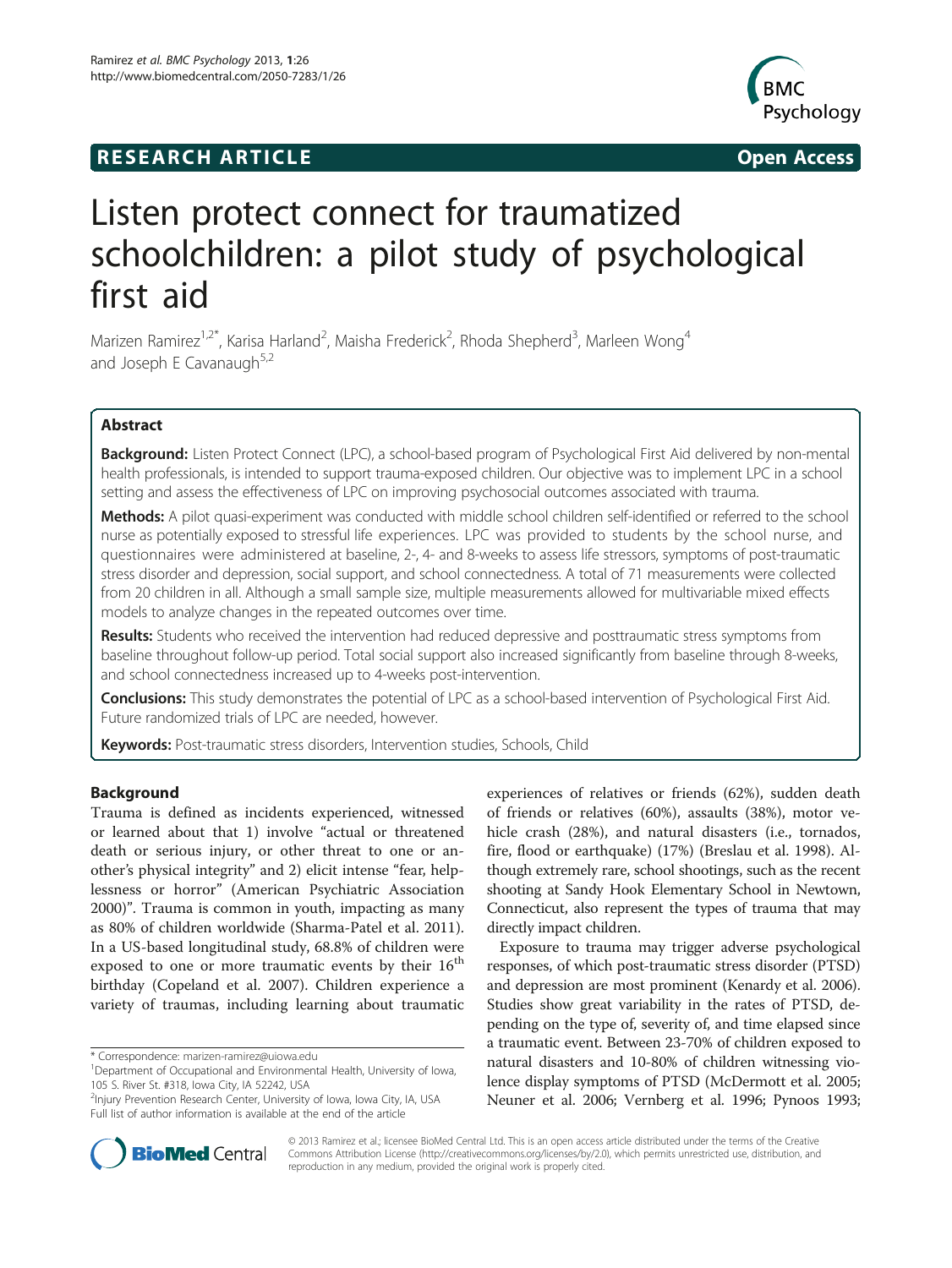Goenjian et al. [2005](#page-7-0); Nader et al. [1990](#page-8-0); Hoven [2005](#page-7-0); Ahmad et al. [2000\)](#page-7-0). PTSD also tends to co-occur with other types of psychiatric disorders, particularly depression. Thirty-seven to 47% of PTSD diagnosis in children is accompanied by a diagnosis of depression. In an urban population of 1,007 youths exposed to violence, 23.6% developed PTSD and among those, 36.6% had major depression (Breslau et al. [1991\)](#page-7-0). Among child witnesses of violent crime with PTSD, 47% were also found to be diagnosed with depression in comparison to 16% without PTSD (Muesar and Taub [2008\)](#page-8-0).

Schools are a place where children often exhibit signs of trauma-related distress, and can therefore serve as a successful point of contact and treatment (President's New Freedom Commission on Mental Health [2003](#page-8-0)). Currently, the state of school mental health practice focuses on referring students who are at high risk for developing mental health disorders to a school psychologist for individual care (Dowdy et al. [2010](#page-7-0); Cash & Nealis [2004\)](#page-7-0). Of therapeutic methods used in schools, Cognitive Behavior Therapy (CBT) and trauma/griefinformed psychotherapy have been found to effectively reduce symptoms of depression and PTSD among traumaexposed youth (Goenjian et al. [2005](#page-7-0); Stein et al. [2003](#page-8-0); Layne [2001](#page-8-0)). CBT and psychotherapy are both timeintensive modalities supported by professional mental health clinicians and intended for use among individuals with full-blown PTSD (symptoms after 30 days).

An important gap of service exists in the areas of triage and early intervention, which are the critical first steps that can direct trauma-exposed students to advanced care. The most common early intervention treatment in school mental health practice is Psychological Debriefing, a community-based early psychological intervention delivered to trauma exposed individuals. It was initially concluded as effective in reducing an array of psychopathology symptoms (Flannery and Everly [2004](#page-7-0)). However, recent randomized controlled trials conducted among adults, children and adolescents demonstrated that Psychological Debriefing failed to improve outcomes when compared with a control group (Stallard et al. [2006](#page-8-0); Hobbs et al. [1996](#page-7-0)). As a result of these contradicting findings, the Task Force on Community Preventive Services recommended against the use of this therapy among trauma-exposed children and adolescents (Wethington et al. [2008](#page-8-0)). To date, there are no evidence-based triage and early interventions delivered by non-mental health professionals for trauma-exposed students.

To address this service gap, Listen, Protect & Connect (LPC) was developed as an intervention program of Psychological First Aid. Psychological First Aid, which is analogous to physical First Aid, involves post-trauma contact and engagement, safety and comfort, stabilization, information gathering, practical assistance, connection

with social supports, information on coping support and linking to services (Ruzak et al. [2007\)](#page-8-0). Informed by research on posttraumatic resilience (Kataoka et al. [2012](#page-7-0); Wong [2008](#page-8-0)), LPC was initially designed for delivery by a non-professional to provide information, education, comfort and support to traumatized youth after a community disaster or emergency. However, the elements of LPC could also be used to support children impacted by personal traumas. The effectiveness of LPC in improving children's recovery from trauma has not been scientifically evaluated. Hence, we began a small-scale study of LPC delivered by school nurses in a school district in Iowa (US). Our implementation and outcome evaluation of LPC was conducted to (1) describe the acceptability and barriers of this program, and (2) measure the extent to which LPC reduces symptoms of psychological distress and improves social support and school connectedness.

# Methods

#### Participants

A pilot quasi-experiment was conducted with 20 middle and high school students enrolled in four middle and two high schools from a single urban school district in the Midwest from May 2009 through 2011. These subjects were recruited from two consecutive school years.

Our year one eligible population was comprised of students directly impacted by the 2008 Great Flood of Iowa, identified from the school district's list of relocated students. Due to IRB delays, time required for training and district approvals, eligible students were recruited approximately 10 months after the flood.

To increase our sample size in year two, additional students potentially traumatized by other types of traumas (such as violence or death of a loved one) were recruited from the same schools involved in year one. A number of indicators were used to identify these students, based on prior research on factors associated with trauma (Caffo and Belaise [2003](#page-7-0)). To be eligible, students either 1) had to be seen at the nurse's office for nonspecific physical symptoms (e.g., vague headaches, stomachaches) or behavioral problems at least  $1 \times$ /week for three consecutive weeks or 2×/week for two weeks, 2) had to have reported a personal trauma or expressed distress to the nurse or school staff, or 3) had to have 3–5 consecutive days of unexcused absences.

Eligible students and their parent(s) were mailed an introductory letter about the study and asked to return a self-addressed postcard if interested in participating. Interested families were mailed an information sheet, informed assent/consent documents and an enrollment and contact form. Our passive recruitment efforts yielded a sample of 8 flood-affected students and 12 students with a history of individual trauma. This study was approved by the University of Iowa Institutional Review Board.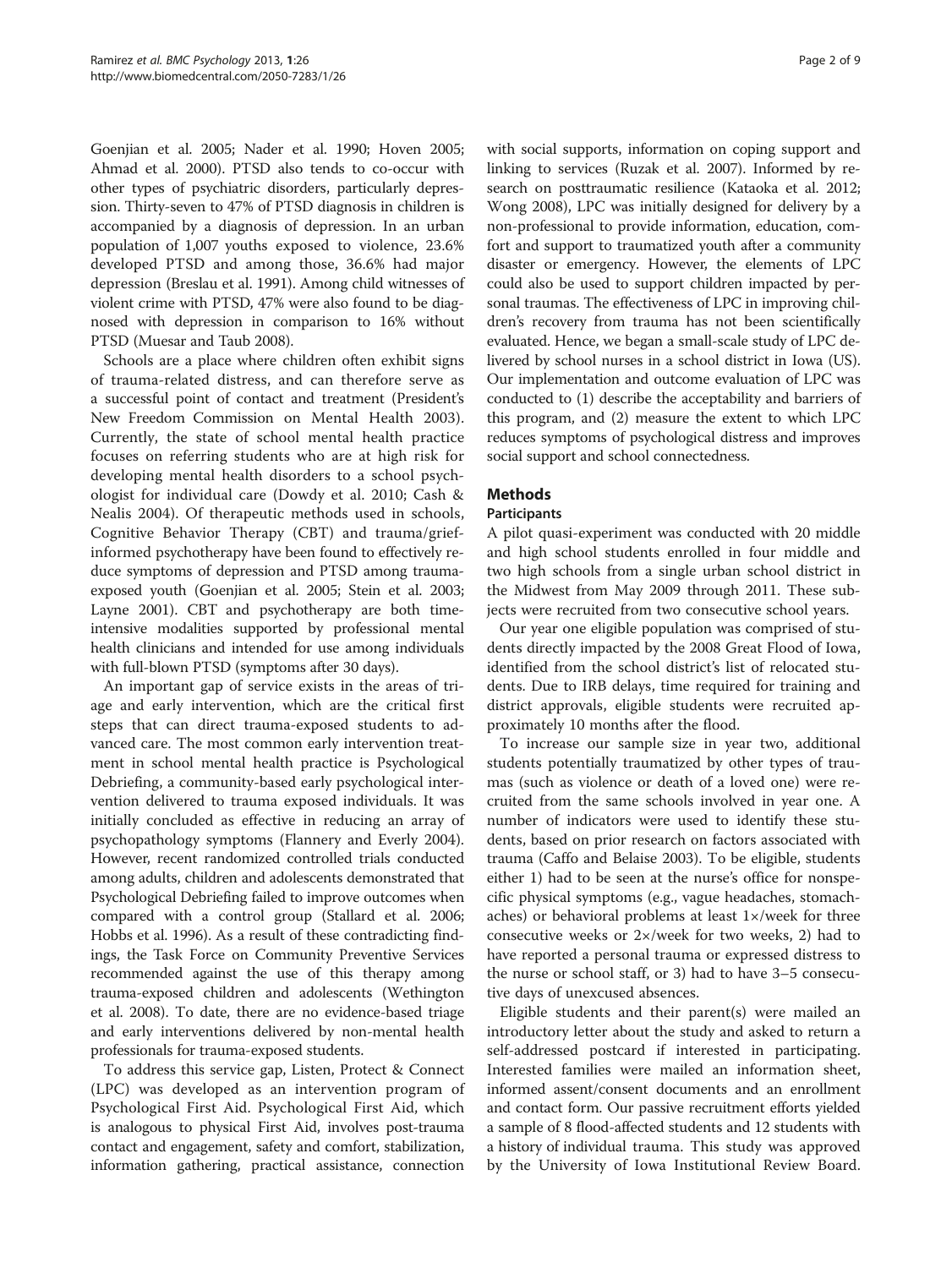We obtained parental consent and child assent for participation.

#### Procedure

Nurses from the six middle and high schools received three hours of training in LPC by the developer (M. Wong) and Principal Investigator (M. Ramirez) in year one. Participants were provided basic information on trauma and its psychological impacts on children. The three required steps of Listen, Protect, and Connect were each described in detail. Manuals, worksheets, and pocket cards summarizing these key steps were provided; nurses participated in role playing to increase familiarization with the steps. In year two, a two hour refresher course was provided to review LPC steps and materials with a focus on individual traumas such as interpersonal violence and injury.

After obtaining assent and consent, baseline questionnaires were distributed to the students by the University of Iowa research team online or in-person. To confirm exposure to trauma, students were asked to report the types of traumas experienced, witnessed, or learned about through the Life Events Checklist (LEC), a scale with adequate reliability and validity. Respondents reported their traumatic experiences on a 5-point scale  $(1 =$  happened to me,  $2$  = witnessed it,  $3$  = learned about it,  $4$  = not sure, and  $5 =$  does not apply) (Gray et al. [2004\)](#page-7-0). All students had personally experienced, witnessed or learned about a traumatic event therefore meeting PTSD Criterion A.

Within one week of baseline survey completion, an LPC session was scheduled with the school nurse. After completion of the LPC session, both the nurse and student completed LPC session evaluation forms. Followup questionnaires were completed by the student at 2-, 4- and 8-weeks following the initial LPC session.

# Intervention

Listen Protect Connect (LPC) is composed of three basic steps designed to specifically target PTSD symptomatic reactions (Kataoka et al. [2012;](#page-7-0) Wong [2008\)](#page-8-0).

#### Listen step 1

Interventionists use reflective listening skills and noninvasive questions to elicit responses about a student's specific traumatic experiences. For example, the interventionist asks the students "How, What, or Tell me more…" questions to begin an open dialogue of the student's concerns.

#### Protect step 2

The interventionist conducts a brief screener of nonspecific distress using the six-item K6 screener (Furukawa et al. [2003\)](#page-7-0). The interventionist is taught to identify cognitive, physiological, and psychological reactions to trauma, and engages in open discussion with the student about

their fears and worries. Through assessment and honest discussion, the interventionist "protects" students by identifying potentially high risk children who score high on the K6 screener or reveal maladaptive reactions to trauma. The interventionist is therefore equipped with critical information indicating need for additional services. During this step, as concerns and worries surface, the interventionist engages in open discussion about the crisis and actions taken by schools, families and schools to keep the traumatized child safe. This includes discussions about school safety protocols, support provided by parents and families or by the local community or school, or assistance provided by professionals such as counselors and nurses on campus.

#### Connect step 3

The PFA interventionist uses information from Steps 1 and 2 to identify students who may be at risk for potential distress. The interventionist then facilitates access to resources and advanced mental health care. Furthermore, the interventionist encourages the student to re-connect with friends, family and to re-engage in previously enjoyed activities. LPC is a flexible program that could be implemented repeatedly and as short or as long as the interventionist and student desire.

#### Implementation evaluation with nurses and students

Using post-session evaluation forms, school nurses reported the number and length of each LPC session, as well as the ease or difficulty in completing each LPC step using a 5-point scale where 1 is very easy to 5 is very difficult. School nurses also reported use of the program materials (worksheets, manual, screener, pocket card) and how helpful these materials were during the delivery of the session  $(1 = not at all to 5 = very helpful).$ Using a similar 5-point scale  $(1 = not at all to 5 = very$ comfortable), students were asked to provide comfort level while communicating with the school nurse, and comfort with the length of the LPC session. Both the nurse and student were asked to report their perceived helpfulness of the LPC session  $(1 = not at all helpful to$ 5 = very helpful). School nurses described perceived barriers and suggestions to improve the program.

#### Outcome evaluation

#### **Instruments**

We collected the following measures from students in baseline and follow-up questionnaires:

The modified Child PTSD Symptom Scale is the 17-item child version of the adult posttraumatic diagnostic scale with scores ranging from 0 to 51 (Chronbach  $\alpha$  = 0.89) (Foa et al. [2001](#page-7-0)). A cut point of 14 was used to classify children as symptomatic for PTSD (Stein et al. [2003\)](#page-8-0).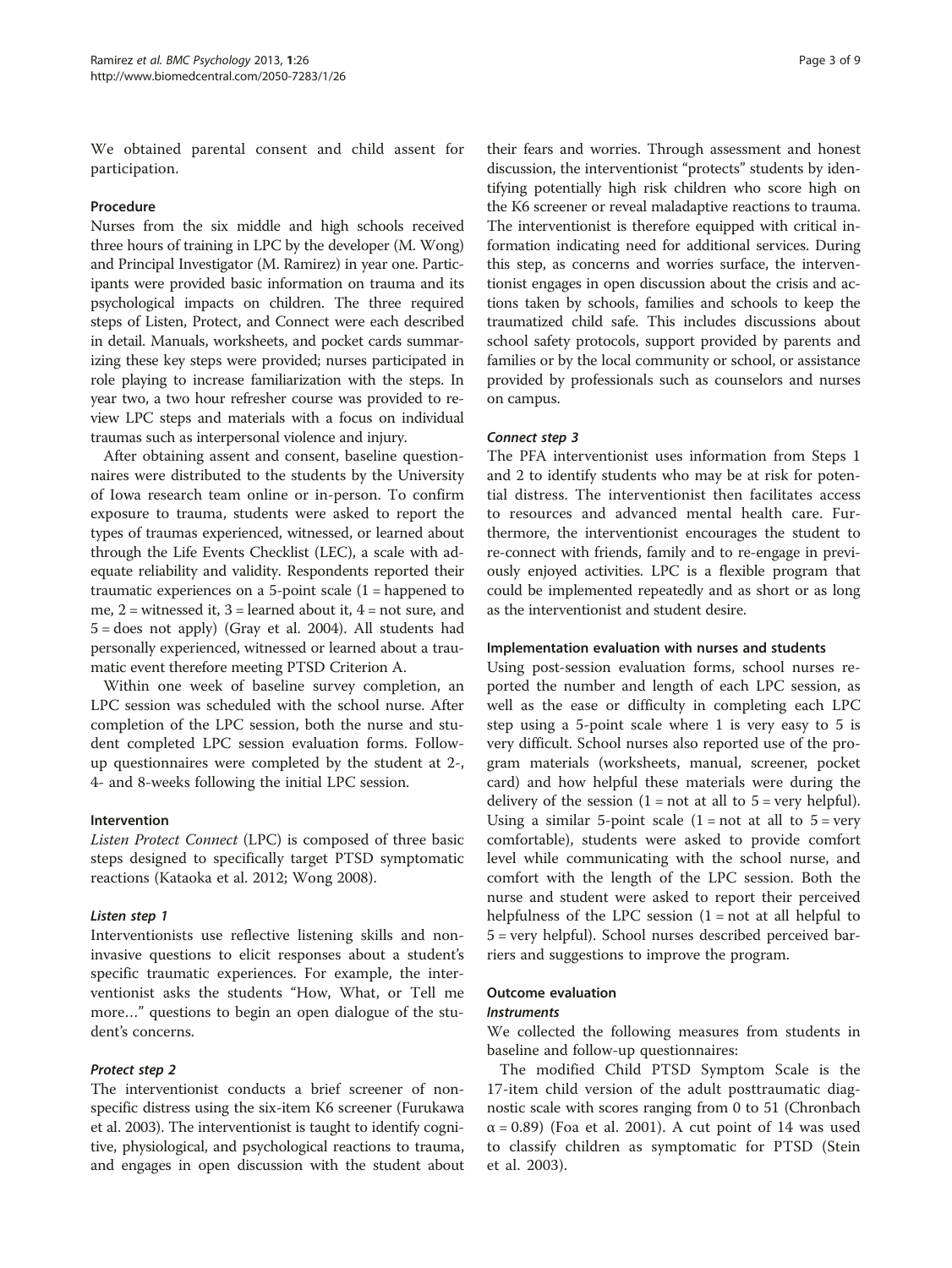To measure depressive symptoms, we utilized the Center for Epidemiologic Studies Depression Scale (CES-D), a 20-item self-rating scale assessing frequency of symptoms. A child with a score of 16 or higher was categorized as displaying depressive symptoms (Radloff [1977\)](#page-8-0).

The Multidimensional Scale of Perceived Support (MSPSS) is a 12-item scale measuring perceived social support from family, friends and a significant other (Chronbach  $\alpha$  = 0.93) (Zimet et al. [1990;](#page-8-0) Canty-Mitchell and Zimet [2000;](#page-7-0) Bruwer et al. [2008\)](#page-7-0).

To assess the extent to which students feel connected to their school, we used selected items from the Healthy Kids Resilience Measure of School Connectedness that measure students' perceived connectedness with adults at their school and the strength of these relationships (Constantine et al. [1999](#page-7-0)). All items in this scale showed strong internal consistency (Cronbach  $\alpha = 0.87$ ).

Age, gender and ethnicity, potential confounders identified from prior research, were also collected from students at baseline (Davis and Siegel [2000](#page-7-0)).

### Data analysis

For the implementation evaluation, we performed descriptive analysis to describe the ease/difficulty and perceived helpfulness of LPC steps and materials. For open-ended questions about barriers, we used content analysis to identify and create categories of themes.

For our outcome evaluation, we analyzed changes in psychological symptoms, social support and school connectedness over time. To control for the correlation among longitudinal responses collected on the same student and among responses collected within the same school, we first fit hierarchical mixed effects linear regression models that included random effects to induce clustering at both the student level and the school level. Compared with standard repeated measures ANOVA, the hierarchical mixed effects model is a more flexible approach to account for irregular time measurement points, missing observations and time-dependency (Gueorguieva and Krystal [2004\)](#page-7-0). We fit our initial models with an autoregressive correlation structure at the student level to allow for the magnitude of the correlation between two measurements to depend on the time period between the measurements. (For example, observations taken at 2 and 4- weeks follow-up are assumed to be more highly correlated than measurements taken at 2- and 8-weeks follow-up.) At the school level, we employed an exchangeable correlation structure. However, based on the variance component estimates for these models, there was no evidence of school-level clustering. Therefore, we used a simpler mixed effects model that accounted only for the correlation among longitudinal responses collected on the same student. Age, gender, ethnicity and types of trauma were included in the model as covariates and

potential confounders. Statistical significance was set at a p-value  $< 0.05$  but, given the small sample size, p-values of <0.10 are also documented as suggestive of change.

All study activities were approved by the University of Iowa Institutional Review Board. All data analysis was conducted using SAS® software, Version 9.2 of the SAS System for Microsoft, SAS Institute Inc., Cary, NC, USA.

# Results

#### Description of subjects at baseline

A total of 20 students completed LPC sessions over two phases. Approximately, 80% of the students were male between the ages 12–17 years and represented grades  $6<sup>th</sup>$  through  $11<sup>th</sup>$  (Table [1](#page-4-0)). Twenty students completed baseline and 2-week follow-up questionnaires, 18 completed the 4-week follow-up, and 15 completed the final 8-week follow-up. There were a total of 71 repeated measures among the students.

At baseline,  $60\%$  (n = 12) and 55% (n = 11) of students were symptomatic for depression and PTSD, respectively. The average depressive  $(M, SD = 23.5, 13.4)$  and PTSD (M, SD =16.4, 12.8) symptoms scores exceeded the cut point for demonstrating clinical symptomology of these conditions (Table [1\)](#page-4-0).

Prior to the intervention, students were neutral or somewhat agreed (mean  $=$  3.6, range 1–5) to having individuals in their lives to support or help them. A moderate level of school connectedness was reported by the students (mean =  $58.4$ , median =  $52.5$ ).

#### Implementation evaluation

#### School nurse feedback to implementing LPC

The school nurse only provided one session of LPC to each student in the school nurse office. Sessions lasted on average 25 minutes long (range 10 to 40 minutes). Programmatic steps of LPC were somewhat to very easy to implement by school nurses during almost all sessions (Table [2](#page-4-0)). No nurses reported any steps being very difficult. Nurses indicated that the Protect tools were effective in assisting the students to "convey their issues" and determine solutions. The Connect step was reportedly a "great closing conversation" to discuss coping strategies and resources. One nurse reported that this step "helped the student to organize his feelings to know what he truly needed". In only one session did the nurse report struggling through the Protect and Connect steps.

During most of the LPC sessions, nurses reported using intervention materials (e.g., worksheets, manual and pocket card) and found them to be somewhat to very helpful.

#### Student feedback

Ninety-five percent of the students thought the sessions lasted about the right amount of time. Sixty percent felt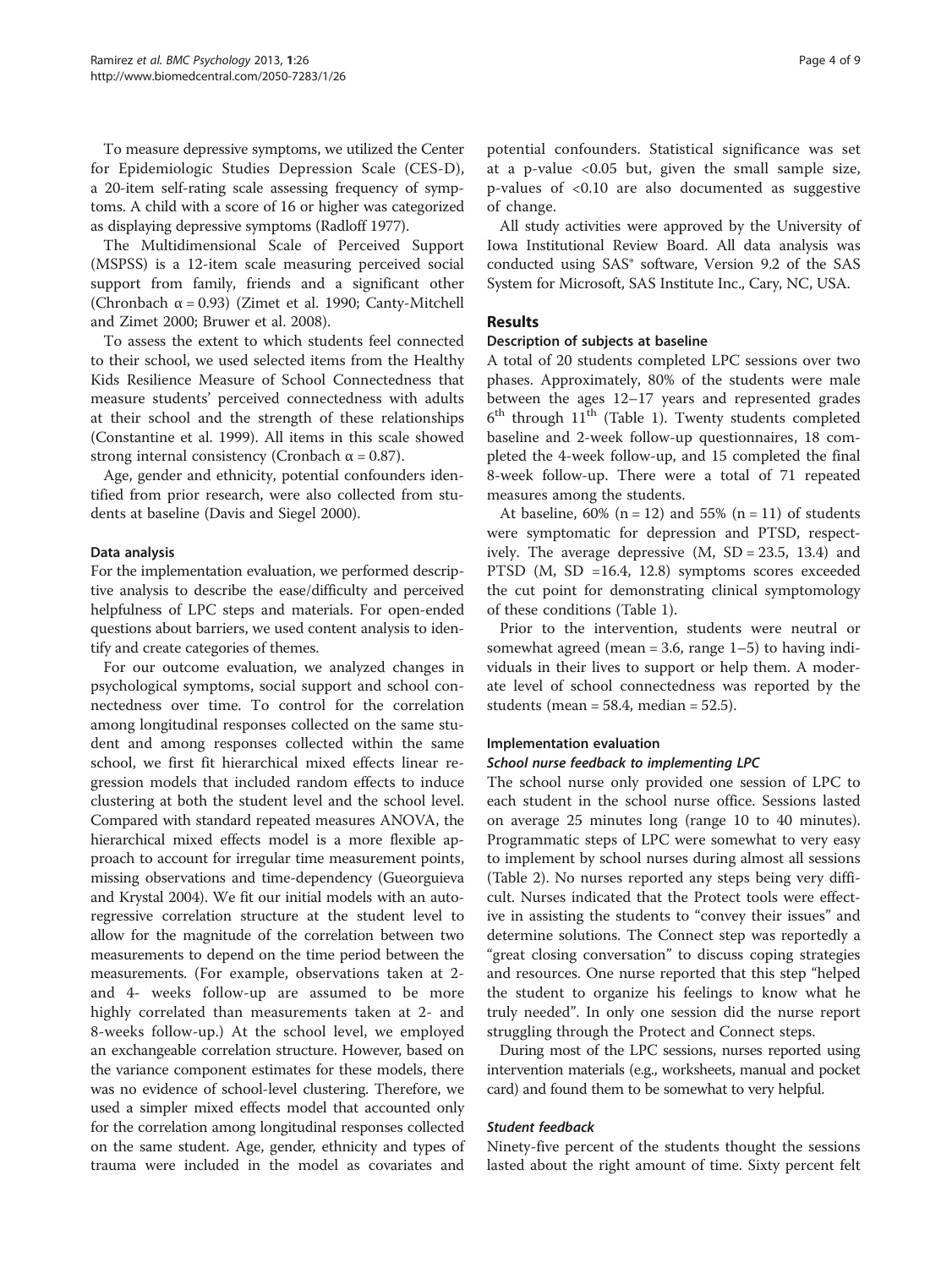<span id="page-4-0"></span>

| Table 1 Demographics and baseline symptomology of |
|---------------------------------------------------|
| students experiencing trauma and receiving        |
| Psychological First Aid, Iowa, 2009-2010 (N = 20) |

|                                       | All (N = 20)     |             |  |
|---------------------------------------|------------------|-------------|--|
| Demographics                          | n (Col %)        | Mean (SD)   |  |
| Age                                   |                  |             |  |
| 12                                    | 7(35.0)          |             |  |
| 13                                    | 4(20.0)          |             |  |
| 14                                    | 3(15.0)          |             |  |
| 15                                    | 4(20.0)          |             |  |
| $\geq 16$                             | 2(10.0)          |             |  |
| Gender                                |                  |             |  |
| Male                                  | 16 (80.0)        |             |  |
| Female                                | 4(20.0)          |             |  |
| Race                                  |                  |             |  |
| White                                 | 7(35.0)          |             |  |
| Hispanic                              | 1(5.0)           |             |  |
| African-American                      | 1(5.0)           |             |  |
| Asian/Pacific Islander                | 8 (40.0)         |             |  |
| Other race                            | 3(15.0)          |             |  |
| Grade                                 |                  |             |  |
| 6 <sup>th</sup>                       | 7(35.0)          |             |  |
| 7 <sup>th</sup>                       | 4(20.0)          |             |  |
| 8 <sup>th</sup>                       | 2(10.0)          |             |  |
| gth                                   | 2(10.0)          |             |  |
| $10^{th}$                             | 4(20.0)          |             |  |
| $11^{th}$                             | 1(5.0)           |             |  |
| Symptoms                              |                  |             |  |
| Depressive symptoms <sup>1</sup>      | 60% ( $n = 12$ ) | 23.5 (13.4) |  |
| PTSD symptoms <sup>2</sup>            | 55% ( $n = 11$ ) | 16.4 (12.8) |  |
| # of Traumas experienced <sup>3</sup> |                  |             |  |
| Happened to student                   |                  | 4.0(2.0)    |  |
| Student witnessed                     |                  | 2.4(2.8)    |  |
| Student learned about                 |                  | 2.1(3.4)    |  |
| Social support <sup>4</sup>           |                  |             |  |
| Overall                               |                  | 3.6(1.0)    |  |
| Family                                |                  | 3.5(1.2)    |  |
| Friends                               |                  | 3.7(1.0)    |  |
| Significant other                     |                  | 3.8(0.9)    |  |
| School connectedness <sup>5</sup>     |                  | 58.4 (10.7) |  |

<sup>1</sup>Center for Epidemiologic Studies Depression Scale (CES-D, 20 item), range (0–60), score <sup>≥</sup>16 considered exhibiting mild/moderate/major depressive symptoms. <sup>2</sup> <sup>2</sup>Post-Traumatic Stress Disorder Checklist (civilian), score ≥14 demonstrates showing PTSD symptoms.

3 Life Events Checklist.

<sup>4</sup>Multidimensional Scale of Perceived Social Support, Overall = average of all 12 items, Subscales (family, friends, significant other) = average of 4 items within each subscale.

<sup>5</sup>Healthy Kids Resilience Measure.

Table 2 School Nurses' feedback on the effectiveness and adaptability of Psychological First Aid steps during the sessions

| Did you use:      | How easy or difficult were these steps? n (%) |                  |                               |                       |
|-------------------|-----------------------------------------------|------------------|-------------------------------|-----------------------|
|                   | Very<br>easy                                  | Somewhat<br>easy | Neither easy<br>nor difficult | Somewhat<br>difficult |
| The Listen Step?  | 13 (65%)                                      | 5(25%)           | 2(10%)                        | $\cup$                |
| The Protect Step? | 11 (55%)                                      | 6(30%)           | 2(10%)                        | 1(5%)                 |
| The Connect Step? | 9(45%)                                        | 6(30%)           | 4 (20%)                       | 1(5%)                 |
| $(N = 20)$ .      |                                               |                  |                               |                       |

very comfortable speaking with the school nurse; only one student reported feeling very uncomfortable. The sessions were rated as somewhat helpful in dealing with the recent events in their lives by 40% of the students. Students reported enjoying the opportunity to "share my feelings with someone else" and having someone to "listen to my problems". One student reported that the nurse was "awesome and helped me by talking and understanding me".

#### Barriers

Although a largely successful intervention, two nurses reported the length of the sessions and the scheduling of sessions as barriers. One nurse reported difficulty in scheduling a time most convenient for the student. Furthermore, students experienced a range of traumatic experiences (e.g. bullying, difficulty socializing with peers, a shooting, flood), and this heterogeneity was somewhat challenging for nurses. Nurses were first trained in LPC in response to the flood, and two found it somewhat difficult to relate some intervention materials to the students' current situation.

#### Outcome evaluation

After controlling for students' race, gender, sex and type of trauma (flood or individual trauma), a significant decline in depressive symptoms was seen from baseline to each follow-up period (Figure 1). The adjusted baseline mean depressive score was 22.2; this dropped to 14.3

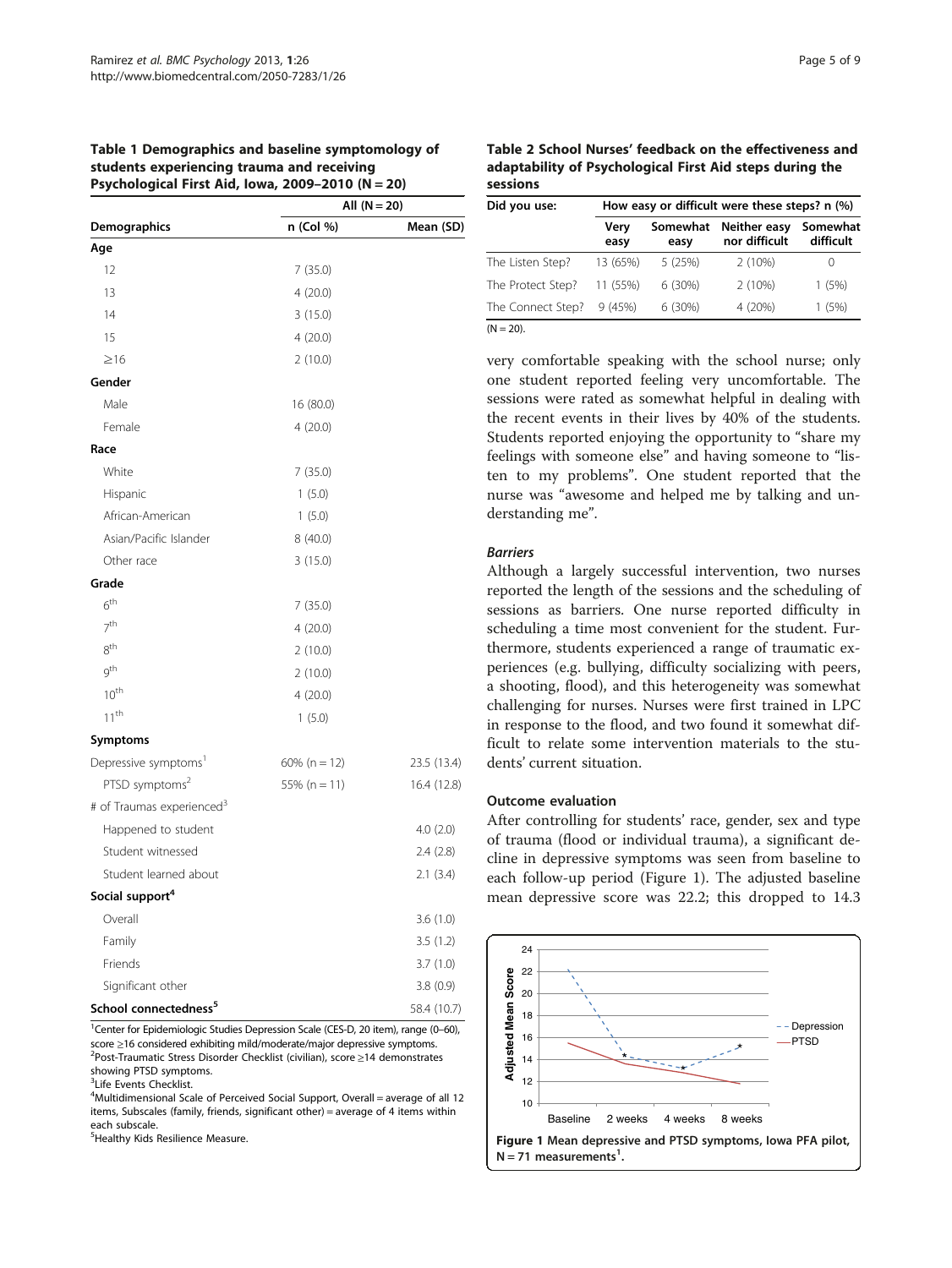(2-weeks,  $p < 0.01$ ), 13.2 (4-weeks,  $p < 0.01$ ) and increased just slightly to 15.2 (8-weeks, p < 0.01), all levels below the clinical cut point for depression. PTSD symptoms decreased 3.7 points from baseline to the 8-week follow-up, although this change was not statistically significant (range  $15.5-11.8$ ;  $p = 0.09$ ). Total social support (Figure 2) increased from baseline to the 2-week follow-up ( $p = 0.08$ ), and increased significantly from baseline to the 8-week follow-up ( $p < 0.01$ ). The increase in average social support from significant others bordered on significance at 2-weeks  $(p = 0.09)$ , but a strong, significant increase was seen by 8-weeks (p < 0.01). Students felt more connected to their school at 2- (mean =  $63.8$ , p = 0.06) and 4-weeks (mean = 68.9,  $p < 0.01$ ) than at baseline (mean = 58.6), but this relationship diminished by 8-weeks (Figure [3](#page-6-0)).

# **Discussion**

After recent tragedies, like the Boston Marathon Bombings, the Sandy Hook School Shooting and the many individual traumas experienced by students, school must quickly implement crisis intervention programs to support traumatized students. Psychological First Aid, one type of crisis intervention recommended by the National Child Traumatic Stress Network, is a promising approach but still lacks an evidence base.

Our pilot study is the first evaluation of a schoolbased specific form of Psychological First Aid, Listen Protect Connect (LPC), and our research showed that LPC was well-received by school interventionists and youth. Moreover, LPC has some promising evidence of effectiveness even in this pilot study, as treated youth had improved symptoms of psychological distress and increased school connectedness and social support.

Although marginally significant, the decrease in PTSD symptoms over time suggests an appropriate level of impact for an early intervention program delivered in a one-encounter session. As a first level of defense, LPC provides initial relief with a trusted adult at school. These findings are noteworthy, given that more complex school-based interventions report similar reductions in PTSD among children traumatized by violence, war or an earthquake (Goenjian et al. [2005](#page-7-0); Stein et al. [2003](#page-8-0); Layne [2001\)](#page-8-0).

The significant decrease in depressive symptoms after treatment through LPC was particularly notable. On one hand, findings may have resulted from the natural regression to the mean, which cannot be ruled out given our lack of a control group. On the other hand, it is possible that LPC did indeed improve depressive symptoms. If LPC had no effect, depressive symptoms would have persisted at similar levels as baseline or increase, as demonstrated in prior studies of traumatized children who received no treatment (Goenjian et al. [2005;](#page-7-0) Stein et al. [2003\)](#page-8-0). At the same time, a slight but notable increase in depressive symptoms was observed from 4 to 8 weeks. This also coincided with a decrease in school connectedness by 8 weeks, suggesting need for re-delivery of LPC with traumatized youth between 4–8 weeks after initial dosage. Despite these encouraging findings, clearly, a large trial is needed to gather more evidence of LPC's effectiveness and its adequate dosage for maximal impact.

The LPC program teaches children to "re-establish social connectedness with family, teachers and peers", and through improved social support, adopt positive coping and increase resilience (Kataoka et al. [2012](#page-7-0); Wong [2008\)](#page-8-0). Through these proposed mechanisms, it is feasible that the risk for developing PTSD and depression may be reduced. The increased social support and school connectedness reported among treated students were, therefore, consistent with our hypothesized effect of LPC.

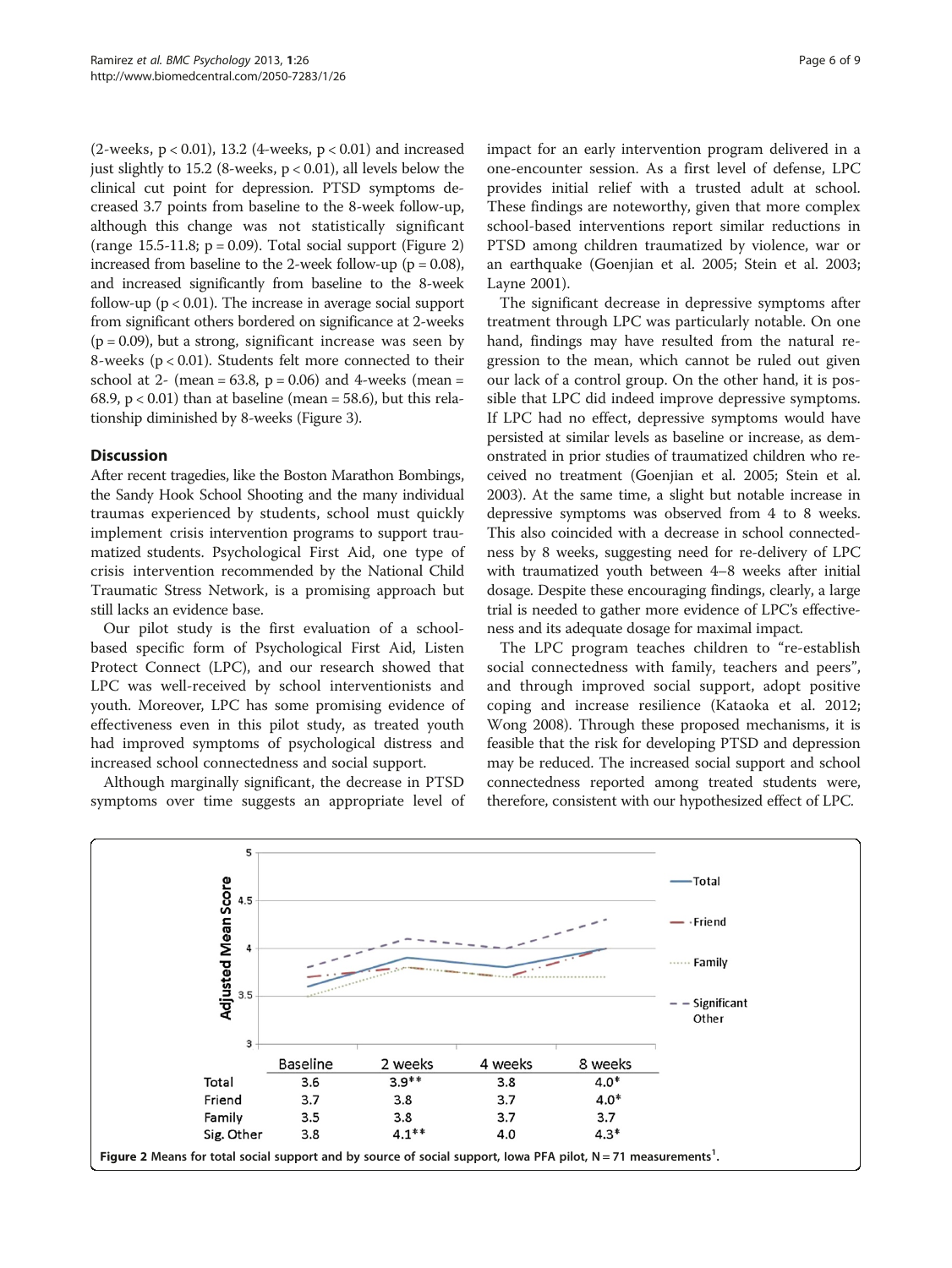<span id="page-6-0"></span>

Feedback from the school nurses who delivered LPC was overwhelmingly positive. Overall, LPC steps and related materials were perceived as helpful and easy to use during delivery. The few nurses who reported challenges in the delivery of LPC suggested minimal improvements in our training. Our revised manual will include specific response strategies to a variety of traumatic events and ideas for scheduling sessions so they are least disruptive (e.g., lunch time, after school). Students who received LPC also reported high acceptance of the intervention, with 40% of them likely to adopt coping strategies provided during the LPC session. These findings underscore a great potential for successful dissemination and implementation of LPC by schools.

LPC, a promising school-based post-traumatic intervention, is an alternative to practices currently in place and without an evidence base. For decades, school personnel, including nurses, have utilized Psychological Debriefing, a modality which has mixed evidence of effectiveness. If delivered as prescribed, Psychological Debriefing involves extensive probing within 48–72 hours of trauma exposure. In two randomized trials, debriefing did not improve post-trauma stress (Stallard et al. [2006](#page-8-0); Hobbs et al. [1996](#page-7-0)), and it has been hypothesized that the deep probing involved in debriefing may lead to retraumatization (Wethington et al. [2008\)](#page-8-0). In contrast, other studies found that Psychological Debriefing significantly reduced PTSD symptoms among firefighters and alcohol use among soldiers (Mitchell et al. [1999](#page-8-0); Deahl et al. [2000\)](#page-7-0). As an alternative to debriefing, the LPC program uses reflective listening skills without deep probing. Our results show that LPC is not harmful to children; rather, the intervention facilitates identification of trauma and related distress, provision of initial relief, and referral to advanced care when necessary.

# **Limitations**

LPC is a program that is meant to be delivered soon after a traumatic experience. For our research study, it was not feasible to implement LPC after the flood due to IRB constraints and the time needed to adequately train school nurses in the LPC protocol. In the case of non-flood affected students, we were able to deliver LPC after a traumatized child was identified by the school nurse and informed consent was obtained. The time lag between exposure to trauma and treatment, which was not captured and controlled, may have impacted the effectiveness of LPC intervention and partially accounted for our inability to find a significant change in PTSD over time. Of note, even with this limitation, our analysis still suggested a decrease in symptomology. In fact, our analysis included students with both normative and elevated levels of depression and PTSD at baseline. We examined a sub-sample of students with elevated levels of depression and PTSD at baseline, and results were consistent. Therefore, based on these findings, LPC could potentially serve as a coping tool for all traumatized children, including those who might "fall through the cracks" with moderate distress.

For this pilot quasi-experiment, we also lacked a control group. To address this limitation, we adjusted for potential confounders such as age and gender. Ultimately, large-scale randomized trials are needed to add to LPC's evidence base. Our small study sample had limited generalizability because recruitment was restricted to either self-referred children or students identified by the school nurse. Despite the small sample, we were able to conduct statistical tests through our repeated measures modeling framework. Our study is also prone to reporting bias due to the nature of selfadministered questionnaires.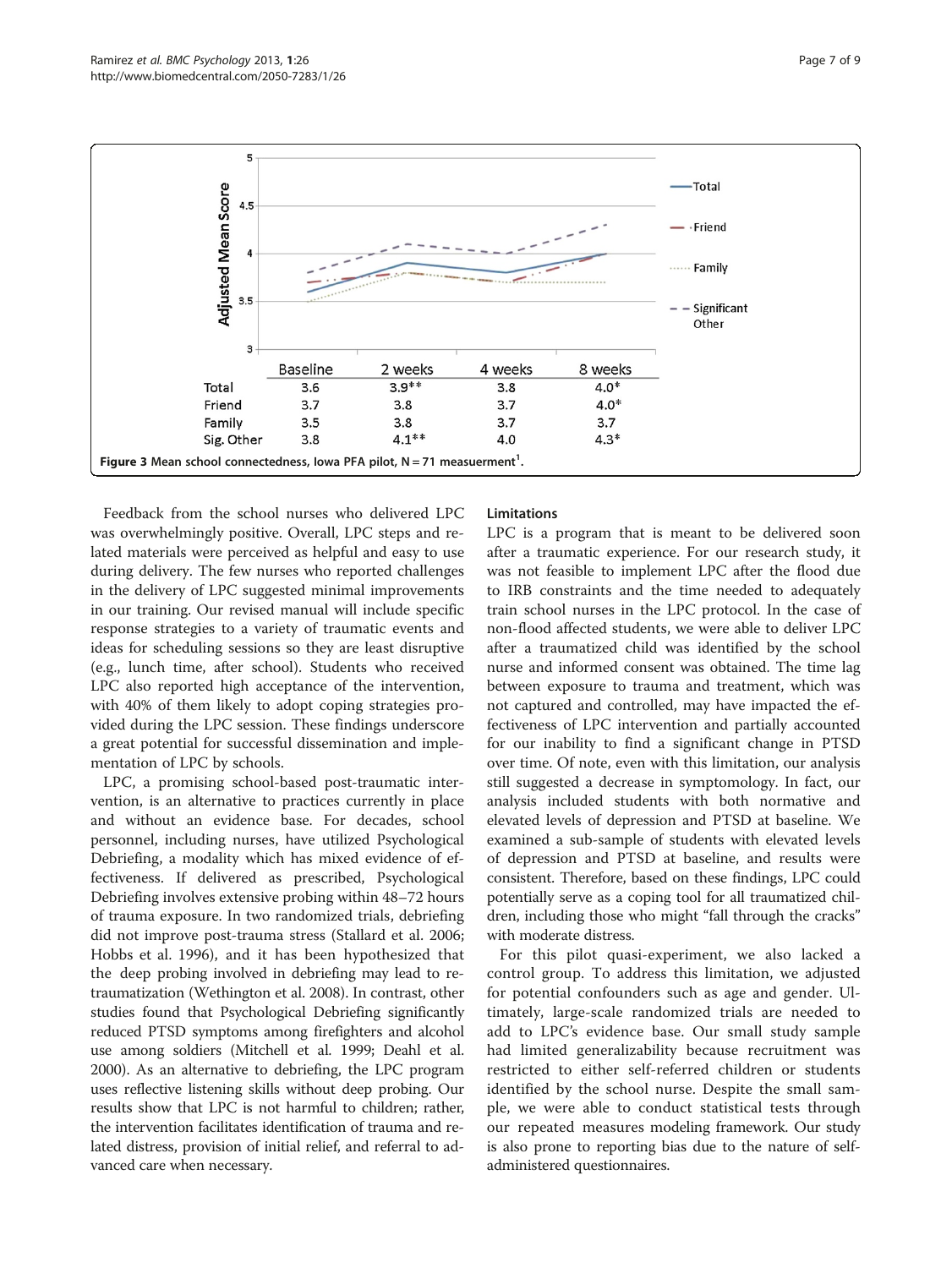<span id="page-7-0"></span>Finally, we examined LPC's effect on different types of trauma – a situation also dictated by our small sample. Although we controlled for the type of traumatic experience (community disaster versus individual trauma), there may be unaccounted differing effects of the intervention on various individual traumas experienced by subjects (e.g., violent trauma, death of a loved one, severe injury). However, in practice, schools often encounter children with different types of traumatic experiences. An efficient approach to care is to provide school personnel with a repertoire of skills that can be modified to respond to different traumas. Lastly, we were unable to determine how many students sought formal mental health services following LPC – an important outcome of LPC. Our pilot study is the first evaluation of LPC, but future studies clearly are needed to address possible heterogeneity of effect, measure time lags from trauma to treatment, and post-LPC treatments.

# Conclusions

Trauma is commonly experienced by youth, and schools are a setting where trauma symptoms may surface and persist if untreated. Based on this pilot study, LPC, a form of Psychological First Aid delivered by school personnel, was found to be a promising response strategy. With reduced resources available for school-based mental health services, LPC is an efficient first-level of defense that identifies children in distress, provides initial support from a trusted adult, and links those most in need of advanced care.

#### Abbreviations

LPC: Listen Protect Connect; PTSD: Post-traumatic stress disorder.

#### Competing interests

The authors declare that they have no competing interests.

#### Authors' contributions

MR conceived, designed and carried out the study, interpreted the analysis, and drafted and revised the manuscript. KH, MF and JC conducted and interpreted analysis, and drafted and revised the manuscript. MW and RS helped conceive and design the study, acquired data, and drafted and revised the manuscript. All authors read and approved the final manuscript.

#### Acknowledgements

We would like to acknowledge Cedar Rapids Community School District nurses Sally Immerfall, Sharon Neilly, Monica Piersall, Susan Rummelhart, Jan Schneider, and Connie Trautman, and the parents and students from Cedar Rapids who participated in this study. We also thank Danielle Pettit-Majewski, MPH, our research assistant, and Corinne Peek-Asa, MPH, PhD, the Director of the University of Iowa Injury Prevention Research Center, who provided feedback to M.Ramirez in the design of this study. This research was funded by the University of Iowa Injury Prevention Research Center.

#### Author details

<sup>1</sup>Department of Occupational and Environmental Health, University of Iowa, 105 S. River St. #318, Iowa City, IA 52242, USA. <sup>2</sup>Injury Prevention Research Center, University of Iowa, Iowa City, IA, USA. <sup>3</sup>Cedar Rapids Community School District, Cedar Rapids, IA, USA. <sup>4</sup>School of Social Work, University of Southern California, Los Angeles, CA, USA. <sup>5</sup>Department of Biostatistics, University of Iowa, Iowa City, IA, USA.

Received: 18 June 2013 Accepted: 15 November 2013 Published: 27 November 2013

#### References

- Ahmad, A, Sofi, MA, Sundelin-Wahlsten, V, & von Knorring, AL. (2000). Posttraumatic stress disorder in children after the military operation "Anfal" in Iraq Kurdistan. European Child and Adolescent Psychiatry, 9, 235–243.
- American Psychiatric Association. (2000). Diagnostic and Statistical Manual of Mental Disorders. 4th ed, text revision. Washington, DC: American Psychiatric Association.
- Breslau, N, Davis, G, Andreski, P, & Peterson, E. (1991). Traumatic events and posttraumatic stress disorder in an urban population of young adults. Archives of General Psychiatry, 48, 216–222.
- Breslau, N, Kessler, RC, Chilcoat, HD, Schultz, LR, Davis, GC, & Andreski, P. (1998). Trauma and posttraumatic stress disorder in the community: the 1996 Detroit Area Survey of Trauma. Archives of General Psychiatry, 55(7), 626–632.
- Bruwer, B, Emsley, R, Kidd, M, Lochner, C, & Seedat, S. (2008). Psychometric properties of the Multidimensional Scale of Perceived Social Support in youth. Comprehensive Psychiatry, 49(2), 195–201.
- Caffo, E, & Belaise, C. (2003). Psychological aspects of traumatic injury in children and adolescents. Child and Adolescent Psychiatric Clinics of North America, 12(3), 493–535.
- Canty-Mitchell, J, & Zimet, G. (2000). Psychometric properties of the Multidimensional Scale of Perceived Social Support in urban adolescents. American Journal of Community Psychology, 28(3), 391–400.
- Cash, RE, & Nealis, LK. (2004). Mental health in the schools: It's a matter of public policy. Washington, DC: Paper presented at the National Association of School Psychologists Public Policy Institute.
- Constantine, NA, Benard, B, & Diaz, M. (1999). Measuring Protective Factors and Resilience Traits in Youth: The Healthy Kids Resilience Assessment. New Orleans, LA: Paper presented at the Seventh Annual Meeting of the Society for Prevention Research.
- Copeland, WE, Keeler, G, Angold, A, & Costello, EJ. (2007). Traumatic events and posttraumatic stress in childhood. Archives of General Psychiatry, 64, 577–584.
- Davis, L, & Siegel, L. (2000). Posttraumatic stress disorder in children and adolescents: a review and analysis. Clinical Child and Family Psychology Review, 3(3), 135–154.
- Deahl, M, Srinivasan, M, Jones, N, Thomas, J, Neblett, C, & Jolly, A. (2000). Preventing psychological trauma in soldiers: The role of operational stress training and psychological debriefing. British Journal of Medical Psychology, 73(1), 77–85.
- Dowdy, E, Ritchey, K, & Kamphaus, RW. (2010). School-based screening: a population-based approach to inform and monitor children's mental health needs. School Mental Health, 2(4), 166–176.
- Flannery, RB, & Everly, GS. (2004). Critical Incident Stress Management (CISM): Updated review of findings, 1998–2002. Aggression and Violent Behavior, 9, 319–329.
- Foa, E, Johnson, K, Feeny, N, & Treadwell, K. (2001). The Child PTSD Symptom Scale: A Preliminary Examination of its Psychometric Properties. Journal of Clinical Child Psychology, 30(3), 376–384.
- Furukawa, TA, Kessler, RC, Slade, T, & Andrews, G. (2003). The performance of the K6 and K10 screening scales for psychological distress in the Australian national survey of mental health and well-being. Psychological Medicine, 33(2), 357–362.
- Goenjian, A, Walling, D, Steinberg, A, Karayan, I, Najarian, L, & Pynoos, R. (2005). A prospective study of posttraumatic stress and depressive reactions among treated and untreated adolescents 5 years after a catastrophic disaster. The American Journal of Psychiatry, 162, 2302–2308.
- Gray, MJ, Litz, BT, Hsu, JL, & Lombardo, TW. (2004). Psychometric properties of life events checklist. Assessment Dec, 11(4), 330–341.
- Gueorguieva, R, & Krystal, J. (2004). Move over ANOVA: Progress in analyzing repeated-measures data and its reflections in papers. Archives of General Psychiatry, 61, 310–317.
- Hobbs, M, Mayou, R, Harrison, B, & Warlock, P. (1996). A randomised controlled trial of psychological debriefing for victims of road traffic accidents. BMJ, 313, 1438.
- Hoven, CW. (2005). Psychopathology among New York City public school children 6 months after september 11. Archives of General Psychiatry, 62(5), 545.
- Kataoka, S, Langley, AK, Wong, M, Baweja, S, & Stein, BD. (2012). Responding to students with PTSD in schools. Child and Adolescent Psychiatric Clinics of North America, 21(1), 119–133.